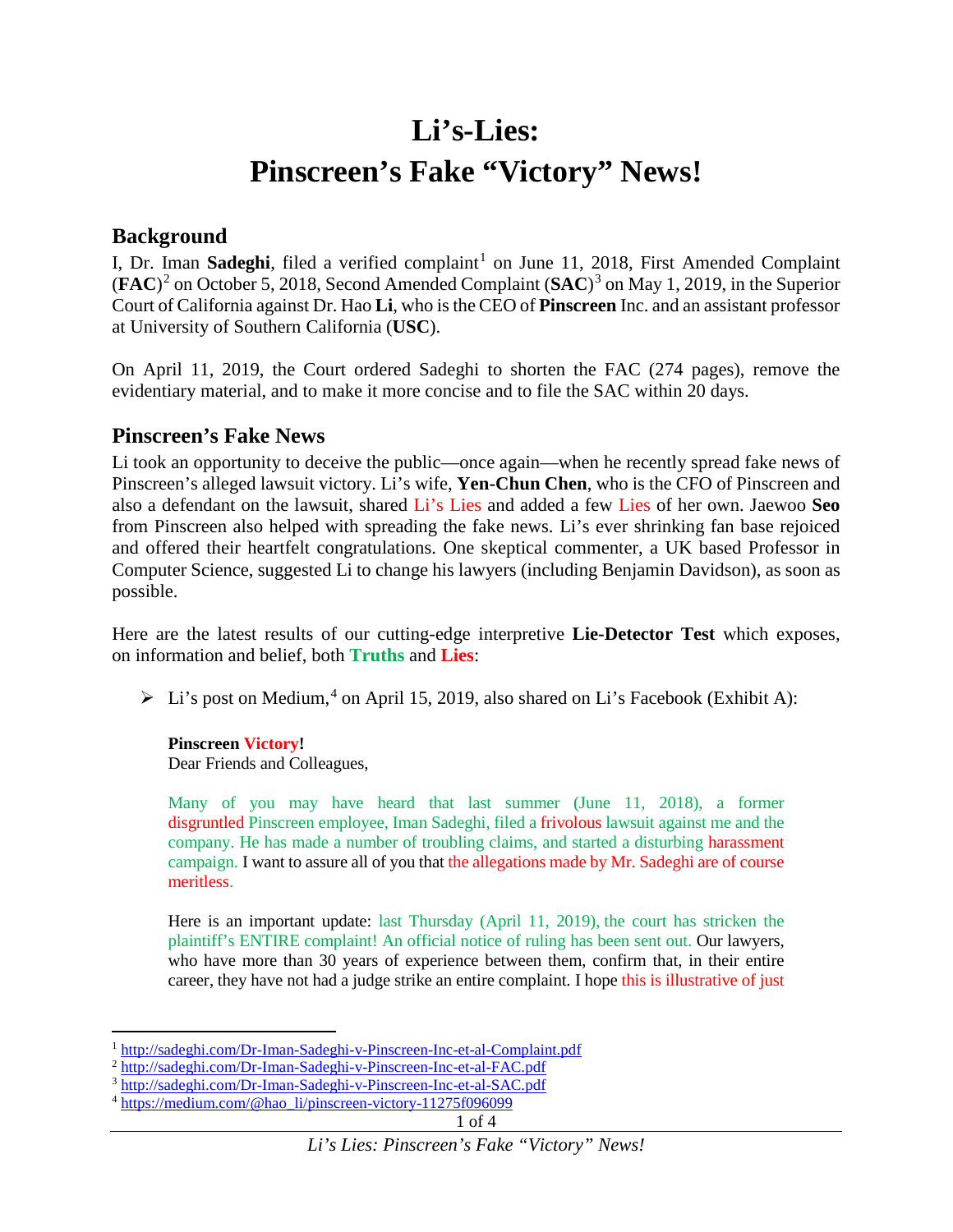how frivolous these charges were<sup>[5](#page-1-0)</sup>, and I am very happy that our team's reputation in building cutting edge technology and publishing world class research has not been damaged.

Thanks again for everyone's support and believing in us. All of us at Pinscreen will continue, undeterred, to work *toward our mission of advancing human digitization*. I have never been more proud [*sic*] of our team's accomplishments and passion, than I am today. Follow us for some big updates at Pinscreen! We just released an updated version of our mobile app, and the next release of our AI-based photoreal avatar technology, paGAN, will roll out soon!

Sincerely,

Hao Li



 $\triangleright$  Yen-Chun Chen, shared Li's Lies on her Facebook (Exhibit B) and add a few of her own:

Dear friends,

 $\overline{\phantom{a}}$ 

We have been silent for almost a year<sup>[6](#page-1-1)</sup>, a former employee filed a frivolous lawsuit of 200 pages, and its amended version that is almost 300 pages long. However, on 4/11, finally we see the light of justice: the court struck his ENTIRE complaint. We will never surrender to his lies and harassment. Quoting some great philosopher doesn't make any lies become the truth, there is only one truth.

沈默了將近一年,一個前員工編造了近兩百頁莫須有的控訴,第二次又再加了快一百頁編造出來的謊言。在美國沒有 個資法保護下,他肆無忌憚的在法律邊緣踩線,終於在上週四在第一場聆訊,我們拿回了公道與正義,法官撤銷全 部的控訴,基於他的內容不合法,我們絕不屈服在恐嚇與謊言中。就算他再繼續引用聖人的話,也不會讓謊言成真。



 $\triangleright$  Seo shared Li's Lies on his Facebook without adding any statements (Exhibit C).



<span id="page-1-1"></span><span id="page-1-0"></span> $5$  The Court has not considered the merits of allegations at all. The Jury will.<br> $6$  Pinscreen has made multiple public statements including on Los Angeles Times on June 20, 2018, on The Register on July 18, 2018, and on USC Annenberg Media on October 30, 2018.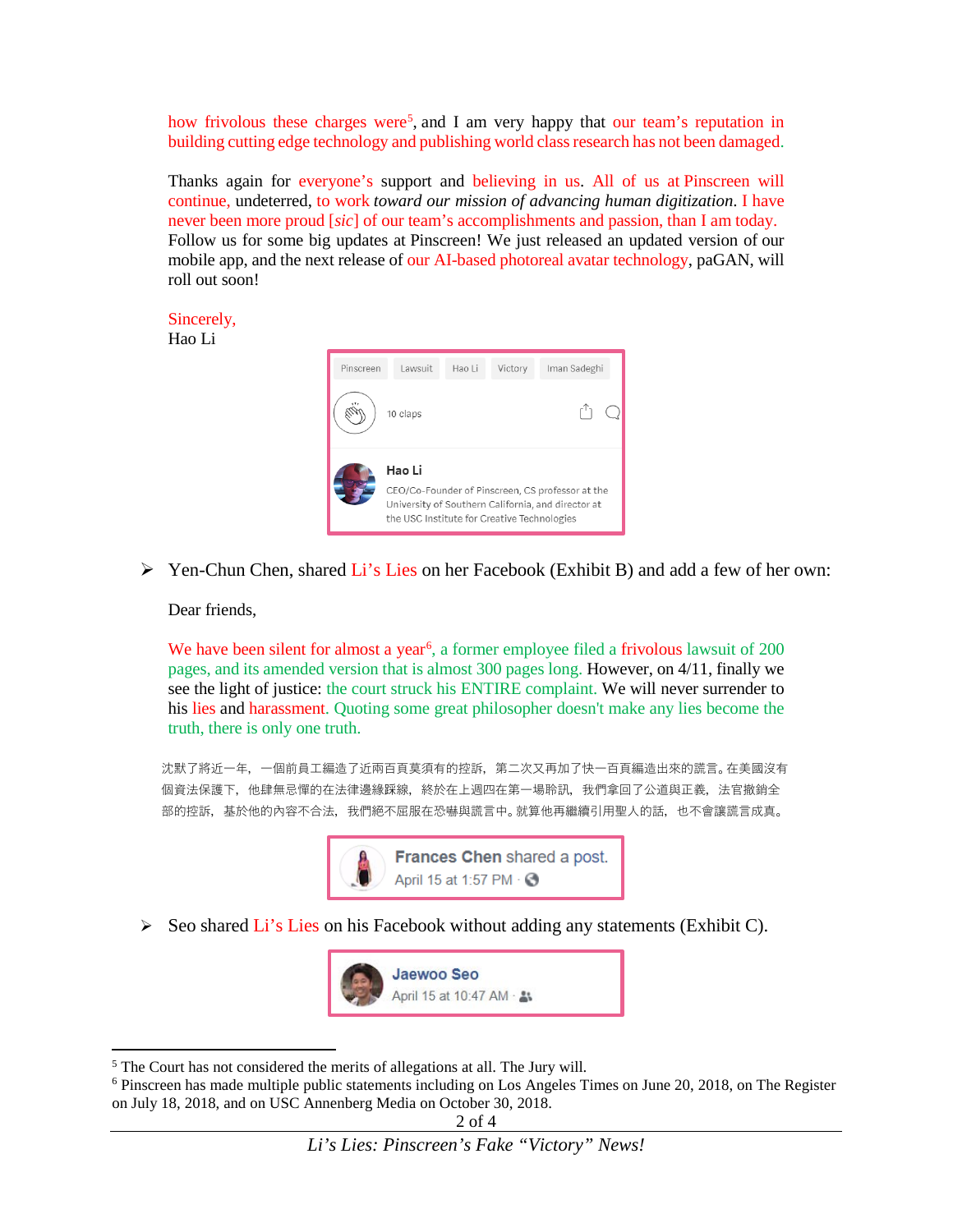#### Exhibit A:

#### • <https://www.facebook.com/li.hao/posts/10156420632478753>



### Exhibit B:

#### • <https://www.facebook.com/frances.yenyen/posts/10216172816847358>

| Frances Chen shared a post.<br>April 15 at 1:57 PM · 3<br>Dear friends,<br>We have been silent for almost a year, a former employee filed a frivolous<br>lawsuit of 200 pages, and its amended version that is almost 300 pages<br>long. However, on 4/11, finally we see the light of justice: the court struck his<br>ENTIRE complaint. We will never surrender to his lies and harassment.<br>Quoting some great philosopher doesn't make any lies become the truth,<br>there is only one truth.<br>沈默了將近一年,一個前員工編造了近兩百頁莫須有的控訴,第二次又再加了<br>快一百頁編造出來的謊言。在美國沒有個資法保護下,他肆無忌憚的在法律邊<br>緣踩線,終於在上週四在第一場聆訊,我們拿回了公道與正義,法官撤銷全部<br>的控訴,基於他的內容不合法,我們絕不屈服在恐嚇與謊言中。就算他再繼續<br>引用聖人的話,也不會讓謊言成真。 | Rod Johnston Congratulations!!<br>2w<br>Paul Liu Congrats!<br>Ф<br>2w<br>Vivian Shen 太棒了! 遲來的正義<br>o<br>2w<br>Stacy Liao 真的太好了!!!<br>(抱)<br>2w<br><b>Lin Liu</b> Congratulations!<br>2w |
|---------------------------------------------------------------------------------------------------------------------------------------------------------------------------------------------------------------------------------------------------------------------------------------------------------------------------------------------------------------------------------------------------------------------------------------------------------------------------------------------------------------------------------------------------------------------------------------------------------------------------------------------------------------------------------|-----------------------------------------------------------------------------------------------------------------------------------------------------------------------------------------|
| Hao Li<br>April 15 at 4:06 AM · 3<br>Pinscreen Victory! Former disgruntled employee filed frivolous lawsuit<br>back in June 2018. On April 11, 2019, court strikes plaintiff's ENTIRE<br>complaint! https://link.medium.com/5SDXpelbUV #pinscreen<br>#pinscreenvictory                                                                                                                                                                                                                                                                                                                                                                                                          |                                                                                                                                                                                         |

3 of 4 *Li's Lies: Pinscreen's Fake "Victory" News!*